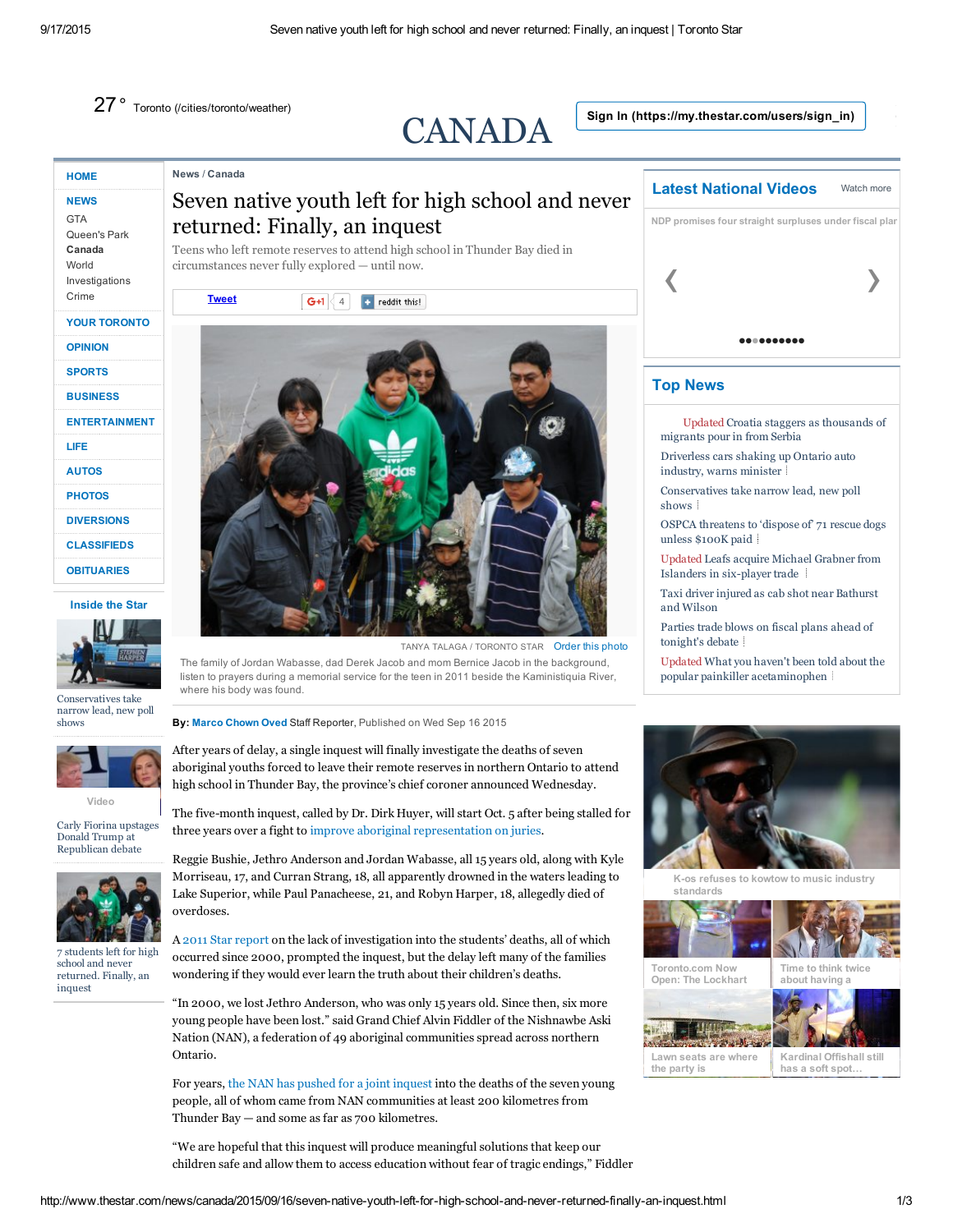said.

The inquest has a double mandate, to investigate the circumstances of the individual deaths and make [recommendations](https://www.thestar.com/news/ontario/2012/05/23/broad_inquest_into_deaths_of_seven_native_teens_a_step_closer.html) to address the systemic risks of sending youth to school in faraway cities.

Because many small, isolated reserves in the north do not have high schools, families are forced to send their children away to Thunder Bay, where specialized First Nations high schools do their best to integrate teens, many of whom have never before left their tight-knit communities.

This compelled migration reveals a fundamental inequality in our society, says Julian Falconer, a lawyer representing NAN.

"Why should families have to send their children hundreds of kilometres to attend high school? Why should communities end up so underfunded that they have to lose their children in order for their children to get basic education? And what kind of supports exist out there once they have to send their children hundreds of kilometres away? These are key questions," Falconer said.

Police have never thoroughly investigated the deaths, Falconer said, heaping insult onto injury for grieving families.

"This case, sadly, is a poster child for the notion that First Nations are less than worthy victims. This is a very sad narrative about families who simply experience the worst the system has to offer in terms of investigating their children's deaths."

While they have waited for answers, parents' fears have grown, but they have little choice but to continue sending their children south.

"People who live in the remote communities, their children have to access high schools by being sent out of the community. And with the reoccurring deaths, it's literally become something parents are afraid to do," said Toronto lawyer Christa Big Canoe, director at Aboriginal Legal Services of Toronto, which is representing family members of six of the seven youths.

"The youths go to school to get a better education, to increase opportunity, to bring good skills back home — and the concern is: How safe are they when they're there?"

Big Canoe and Falconer agree that the inquest is a positive sign that fundamental issues